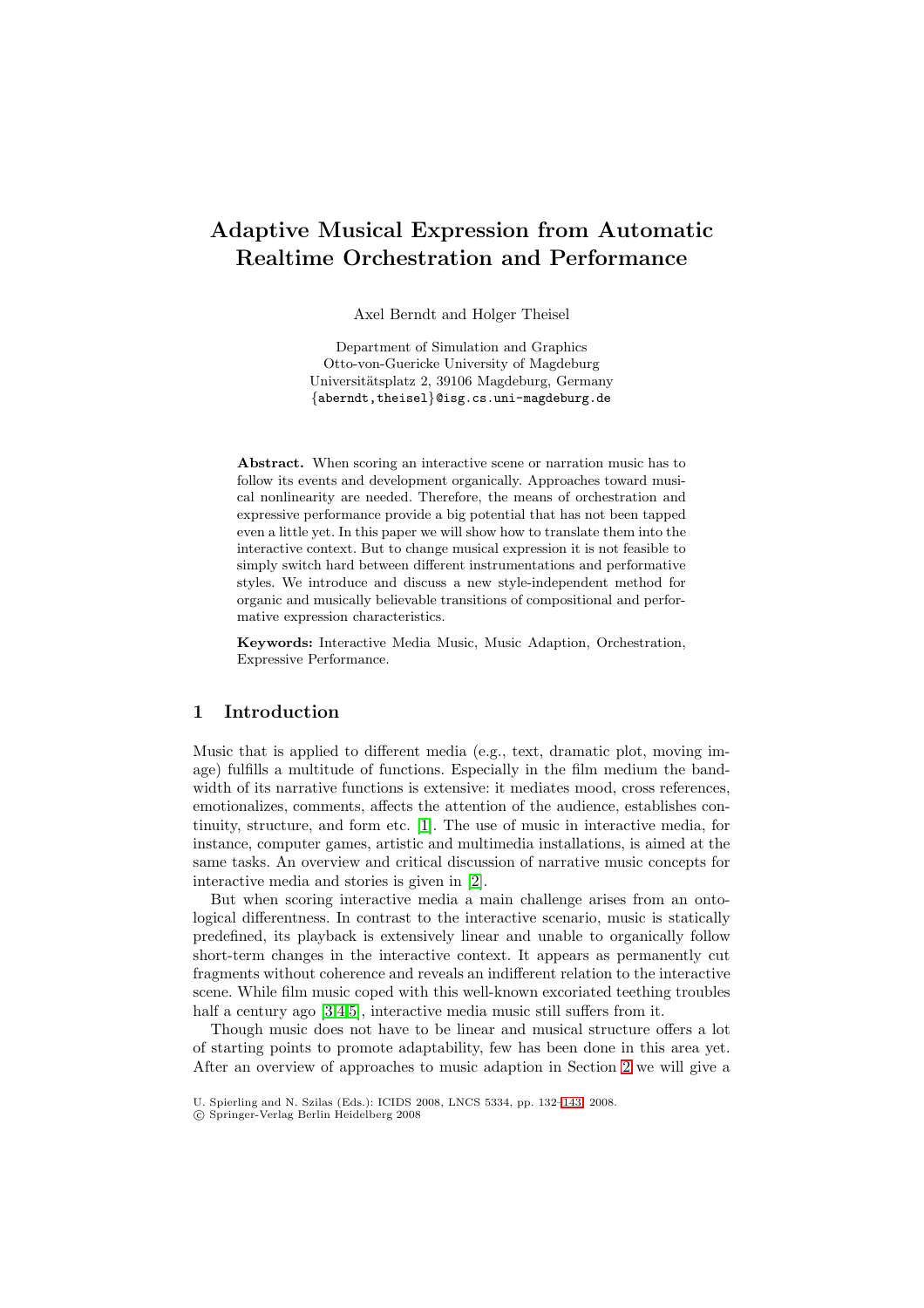short music theoretical discussion in Section 3 to introduce the musical basis for our approach to organically change musical expression characteristics in realtime during playback in Section 4. Section 5 provides a conclusion.

# **2 Overview Music Adaption**

To link music and interact[ive](#page-4-0) scene i[t](#page-9-2) [i](#page-9-2)s always necessary to gear into the currently playing musical material. According to the type of intervention three different strategies can be differentiated: compositional approaches, generative, and a hybrid combination of both.

The **compositional approaches** leave the process of creating art at the real artist, i.e., the human composer. All musical material is precomposed; realtime adaptions are of an arranging nature. The composer enables this by specific architectural inner musical features. To rearrange the sequential order of musical sections (cf. classic musical dice games [6,7,8,9]) their melodic, harmonic and metric connectivity must be postulated. Fading techniques and the combination of simultaneously playing tracks (as applied in [10,11]) premise that they harmonize tonally and metrically with each other.

By contrast, **generative approaches** [t](#page-9-3)[ak](#page-10-0)[e](#page-10-1) [ov](#page-10-2)er the composition process and create musical data in realtime. Changes can be induced by the manipulation of parameters that affect the behaviour of functiona[l a](#page-10-3)[nd](#page-10-4) algorithmic descriptions [12,13,14] or aspects of the internal representation of contrapuntal styles (e.g., neural networks [15] or knowledge bases [16,17,18]) that regulate the generation process. Other music generators are based on templates (e.g., melodic fragments, harmonic progression patterns) that specify a more or less rough direction of the [ge](#page-10-5)[ner](#page-10-6)[atio](#page-10-7)n process and constitute another way for interaction [19,20,21].

To combine both, t[he u](#page-10-8)nsurpassable artistic [qu](#page-10-9)[alit](#page-10-10)[y o](#page-10-11)f human composed music and the higher flexibility of generative approaches, the mixture of both, the **hybrid approaches**, pursue the strategy to adapt precomposed pieces of music in realtime to transition seamlessly between the running musical m[ater](#page-10-12)[ial](#page-10-13) [an](#page-10-14)d that of another piece [22,23,24,25] or to change the expressive character of the one running piece.<sup>1</sup>

In this last field the CMERS system of Steven R. Livingstone constitutes one of the most sophisticated solutions [26,27]. A number of compositional and performative attribut[es,](#page-10-15) [na](#page-10-16)[me](#page-10-17)[ly m](#page-11-0)ajor/minor mode, average pitch, harmonic complexity, temp[o,](#page-1-0) dynamics, and articulation were mapped onto the emotive load of (western tonal) music which can be changed according to these attributes in order to achieve a different character [of](#page-11-1) [exp](#page-11-2)ression within the same piece of music. Since emotional changes were less significant when the performance was "too mechanical"[28], it was further "humanized" by the application of Anders Fribergs KTH rule system [29,30].

The present paper is engaged in this field, the adaption of performative expression characteristics of a piece, and will elaborate and discuss a new approach

<span id="page-1-0"></span><sup>&</sup>lt;sup>1</sup> The representati[on](#page-11-3) format has to allow such in detail manipulations, as *MIDI*, for instance, does. Wave based [for](#page-11-4)[mats](#page-11-5) (Wave, MP3, Ogg Vorbis etc.) are less applicable.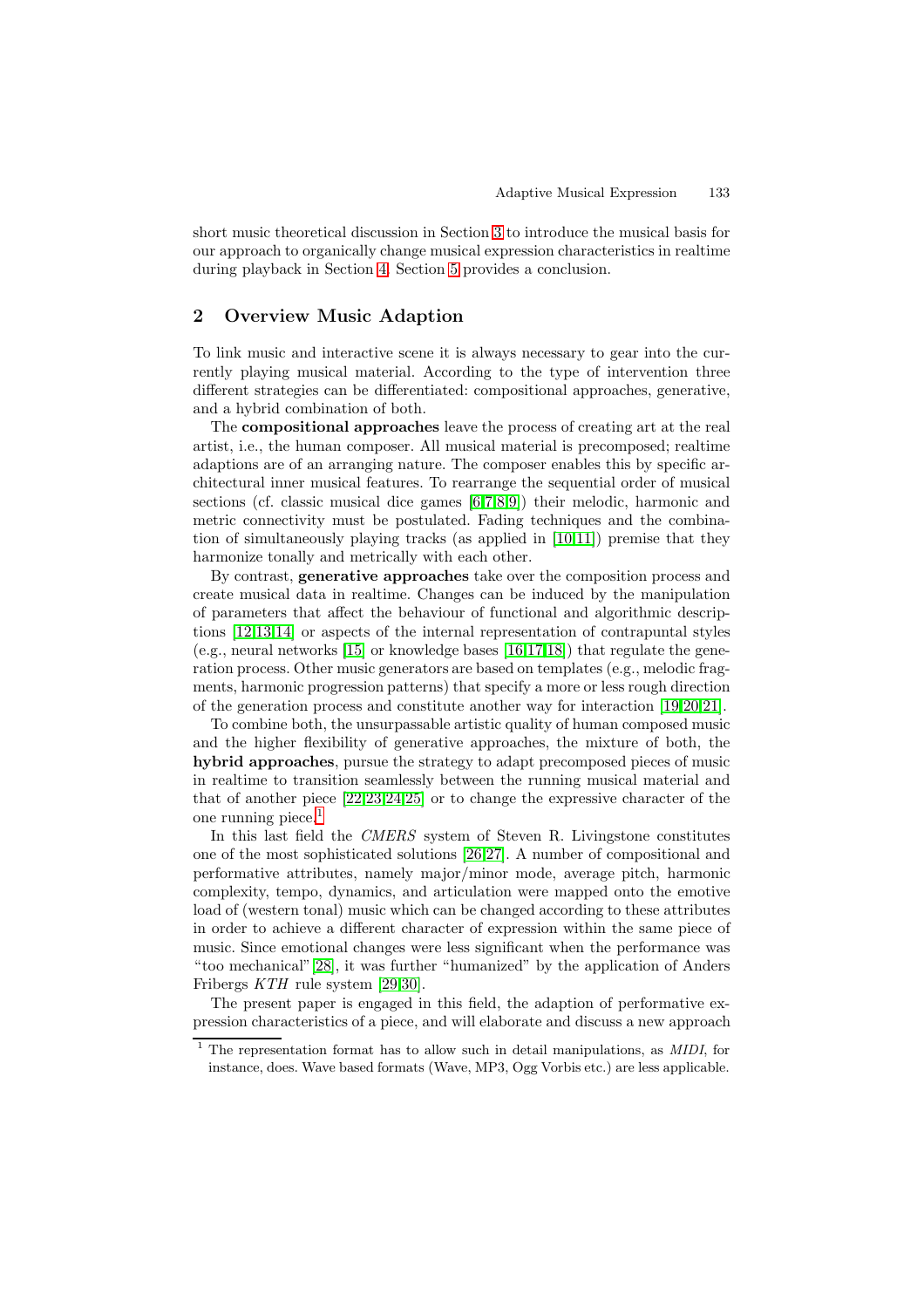based on musical orchestration principles. The next section will introduce the theoretical background.

# **3 Musical Issues**

<span id="page-2-0"></span>Up to now, few attention has been given to aspects of the inner-musical coherence when adapting a piece of music. How to transition different performance styles without conflicting with the work's compositional architecture? How to effect organic changes within the compositional material? These are the most relevant questions and prominent problems in music adaption, since they directly affect the believability and success of any changes. Beyond the matter of emotionality it is also essential for the music's symbolic charge, tonality, and in consequence its transparence, comprehensibility, and psychomotor impact (consider the rhythmic stumbling when variations conflict with the metric order).

In [31] we elaborated a structure protective adaption policy for the creation of transitions between different pieces. These partly apply to inner-musical transitions as well, but need further supplementation and specification for this special situation which is less an instance of a contrapuntal compositional task than a per[form](#page-11-6)ative and orchestrational one. Hence, musical orchestration principles provide numerous important cues for structure-aware inner-musical transition techniques.

The following subsections will provide an introduction to the topic of orchestration and implicate the role of the expressive performance.

## **3.1 Orchestration: A Concretion**

First of all we have to distinguish the terms orchestration and instrumentation that may not be confused in our further descriptions. With our definition we follow the one of musicologist Ertuğrul Sevsay [32].

- **Instrumentation** is concerned with the combination of alike or different instruments in order to achieve a desired tonality and timbre. Issues are dynamic balance, timbral contrasts or similarity, articulation, the use of different pitch registers and playing techniques of instrum[ents](#page-11-7).
- **Orchestration** deals with aesthetic aspects of a composition's instrumentation in order to create, increase, or decrease contrasts between musical sections to realize or emphasize its musical charge, mood, or general character. Since timbre is easier perceived than formal aspects orchestration is an essential tool for the clarification of musical form and the establishment of transparency. When developing transition techniques for different orchestrations of a composition this has to be kept in mind.

Thus, instrumentation comprises the technical implementation of aesthetic intentions in orchestration. This paper deals with both. Further detailed introductions to instrumentation and orchestration can be found in [32,33,34].

As articulation and dynamics were already mentioned as a matter of instrumentation the performative aspects of music cannot be ignored. The next subsection will focus on the means of an expressive performance.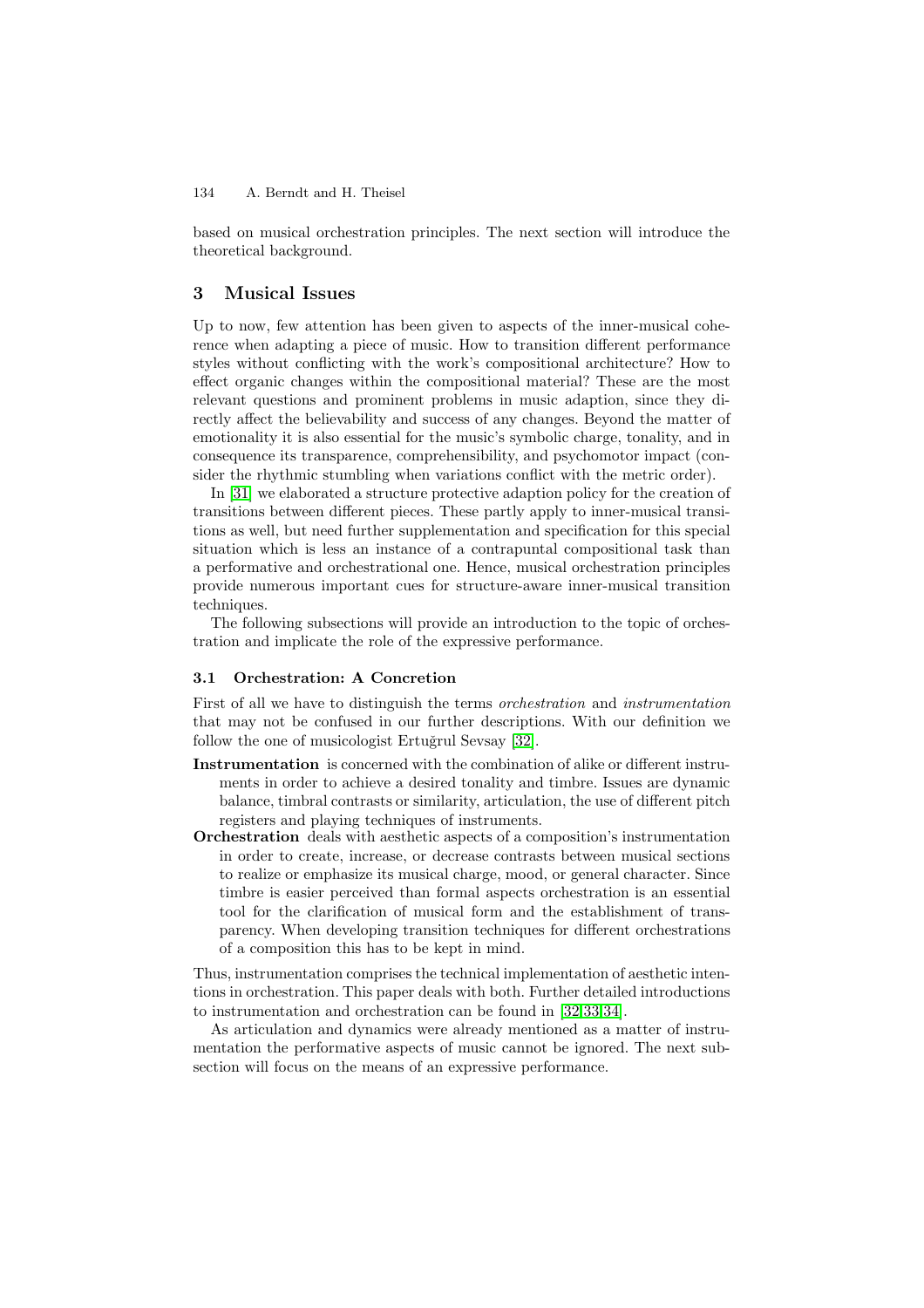## **3.2 Expressive Performance**

The expressive performance of a piece of music goes beyond the 'right notes at the right time'. Each musician adds further performative content to the musical raw material to emphasize artistic intentions and to mediate musical content and form. These performative means of expression are:

- **Dynamics** comprises 'loudness' instructions (step dynamics) and continuous changes between different loudness levels (crescendo, decrescendo). Dynamic bows are important means to articulate melodic phrases. Furthermore, an orchestral crescendo is a popular means in film music to lead into dramatic scenes.
- **Tempo** describes the beat count per time unit (e.g., 100 beats per minute). Just like dynamics it features two different shapes, stepwise and continuous (ritardando, accelerando) tempo changes. The active work with subtle acceleration, slowing, and delay resolves the impression of a mechanical performance and is important for the figuration of climaxes, melodic destinations, and structural borders. The work with tempo can influence the perception of the pace of a scene (flowing, hastening, or static).
- **Emphasis** of beats in a bar can be regarded as a micro-dynamical scheme that defines (several) weightings within each bar. A relatively flat scheme can create a majestic or equably fluent pace depending on the underlying tempo and metric density. Strong emphasis differences establish a more rhythmic and agile shape.
- **Articulation** describes the way a note is formed. It can affect its dynamic emphasis (e.g., accent, marcato, sforzato) and its length (e.g., staccato, tenuto, legato). Articulation has a major impact on the character of music; a cantabile melodic line (legato) becomes more snappy with a staccato articulation.
- **Tuning** has to be considered especially for the interpretation of several ethnic musics in proper style. The equally tempered scale is not the only temperament; for medieval music the just temperament is more appropriate; several 20th/21st century composers intentionally put instruments out of tune to achieve a special timbre (e.g., in several cues of the Sauron/Mordor theme in Howard Shore's The Lord of the Rings scores).
- **Effects** can be classified into two categories, technical and articulational effects. The technical effects (e.g., hall, echo, flanging) are created in the sound studio or are a result of the acoustic situation at the location of performance. Acoustics is an important means to mediate breadth, wideness, or intimate nearness. Articulational effects (glissando, triller, bend, fall, vibrato) are performed by the musician. Both fill the performance with life and presence.

Beside these intentionally applied means of expressive performance there is a further unconscious aspect influencing the audible result. Human musicians cannot play and reproduce a piece of music as perfect as a computer. There are little variances in all aspects of the performance, the synchrony of parts, and timbre. These depend highly on the musical context (Is it difficult to play? Was the previous tempo faster or slower than the new one? Does the part play at the borders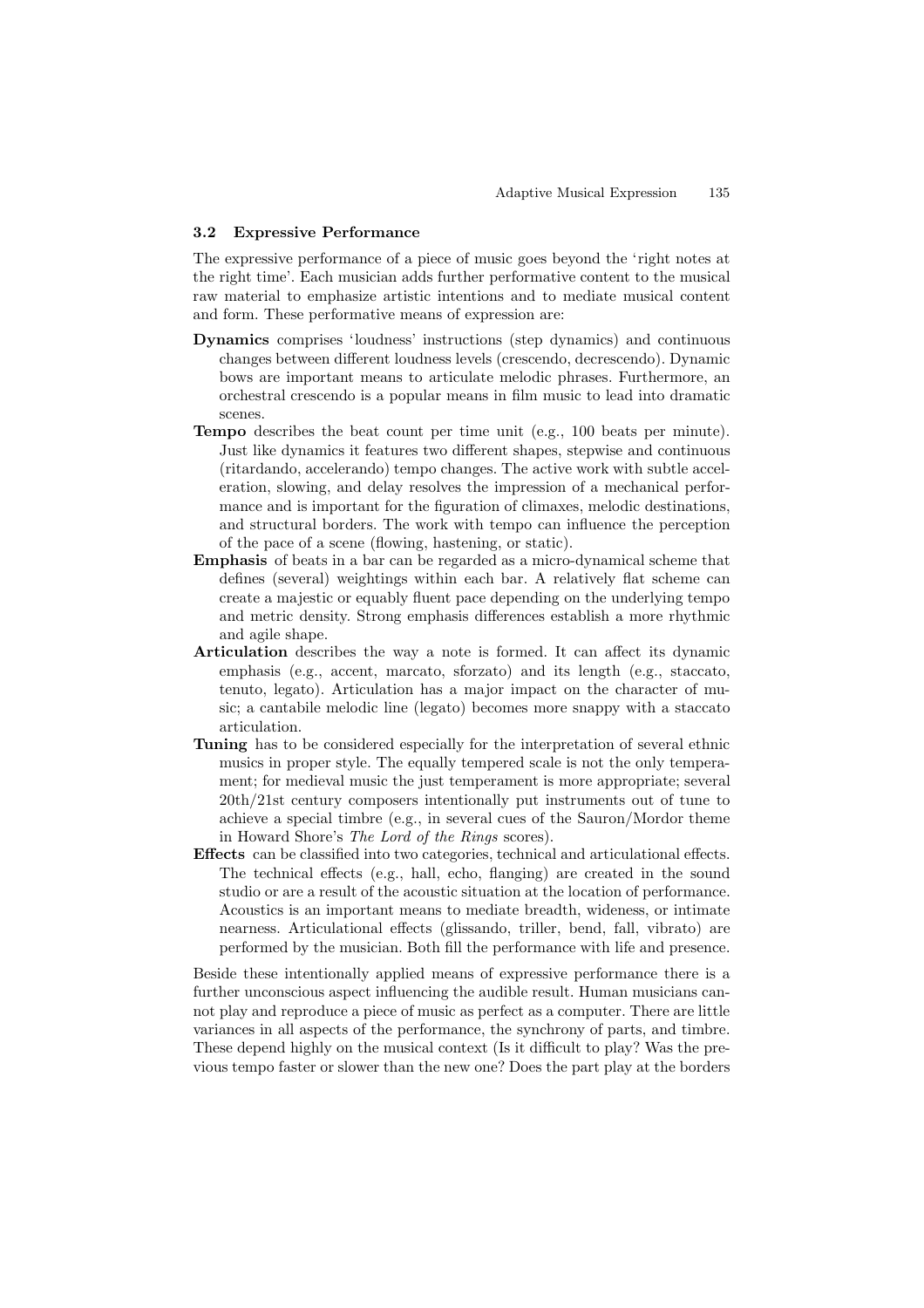of the instruments gamut or on a comfortable level?) and are less significant with professional musicians. However, the problem of humanization can be regarded as independent from artistic intentions irrespective of exceptions where the composer plays on (in-)abilities of particular musicians to achieve some uncertain effects. Thus, it will play no further role in the following considerations.

The next section will describe and discuss our approach towards a smooth musical nonlinearity by means of orchestration and expressive performance.

# **4 Automatic Adaption of Musical Expression**

<span id="page-4-0"></span>One and the same composition can be orchestrated and performed in very different ways. While the instrumentation and performance data for each version can be created statically in advance by the composer, editor, performer, and/or (at least partly by) a performance system [30,35] the transitions between them are triggered by interaction. They can arise at any position and from very different musical contexts. Creating predefined transitions would considerably raise the practical effort and limit the bandwidth of expression within each version; static transitions are insufficient! The possibil[itie](#page-11-5)[s of](#page-11-8) human musicians end at the point were transitions have to be created in realtime during playback. In this Section we will describe our approach to this problem of which Figure 1 gives a system overview.



**Fig. 1.** A system overview of the approach to realtime adaptive orchestration and performance

All implementations were done in  $C++$ . As a MIDI-API we used MidiShare [36] which also includes a realtime processing system for MIDI messages. Since the MIDI standard does only support stepwise but no continuous tempo changes, except with lots of very small steps, we implemented an own tempo representation and associated time conversion algorithms for continuos nonlinear tempo [pro](#page-11-9)gressions.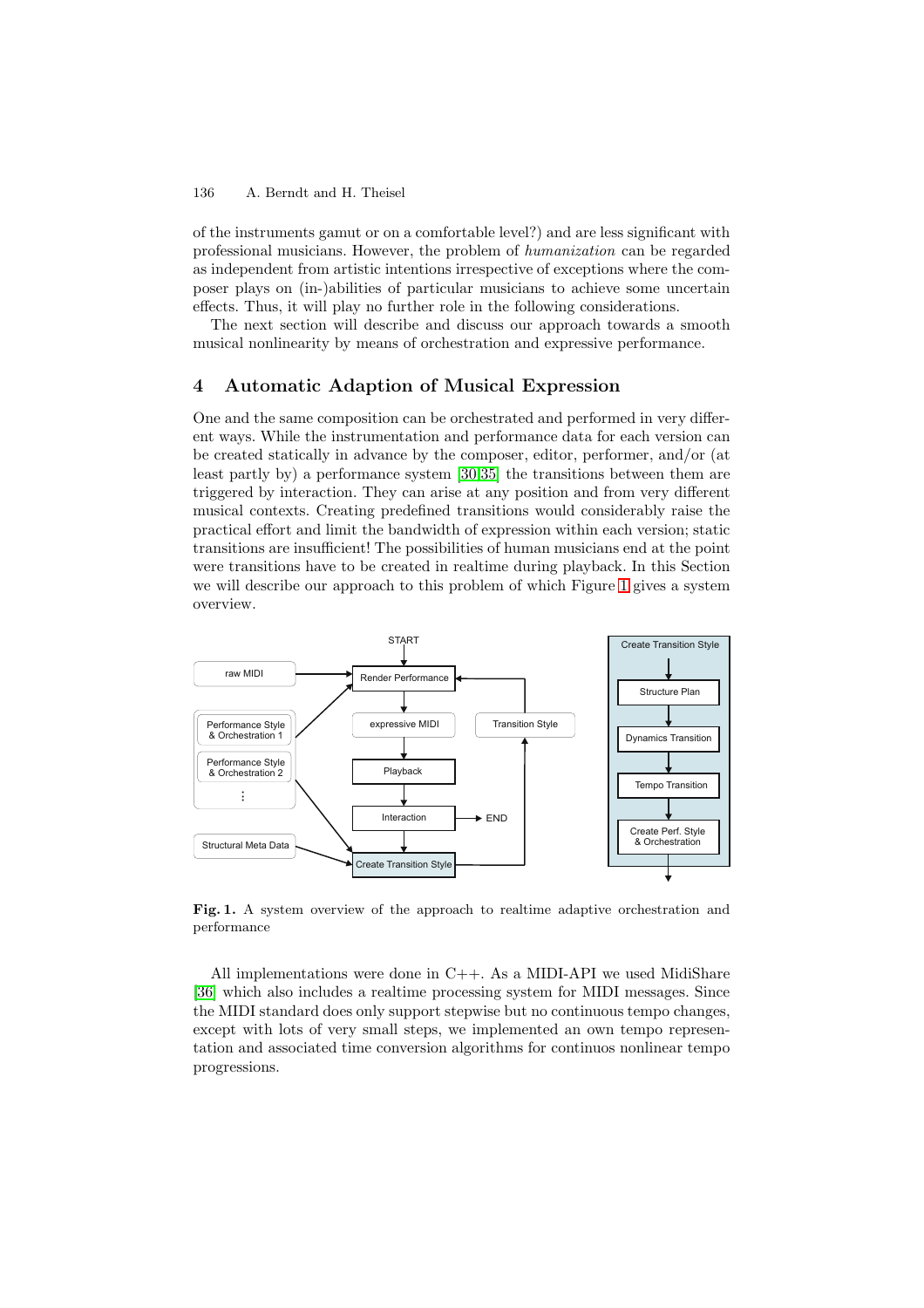## <span id="page-5-0"></span>**4.1 Aims**

Good transitions melt organically into the music, thus, they seem to be precomposed as well. Therefore, they must not conflict with the musical material. This applies all the more for orchestration and performance, since they are aimed at the reflection and emphasis of this material. Thus, the use of transitional means has to be justified in the compositional structure.

Furthermore, a successful transition has to be efficient in the way that it varies the running material as little as necessary to get a proper connection to the target material to strengthen the overall coherence.

In the interactive context latency is another matter of importance and a fundamental conflict arises: musical change processes need a certain time (the longer the smoother). On the other hand, big latencies are disadvantageous for interactivity, hence, unwanted. Transitions have to take place in the time frame conceded by the application and it must be possible to adapt also a running transition (transition out of a transition) in order to provide the flexibility to follow short-term interactions musically.

#### **4.2 Preconditions**

An interactive scene is accompanied by different instrumentations of one and the same composition. These emphasize different aspects, e.g., different themes linked to specific elements of the scene while others are masked out, weaved into the accompanying texture, or muted. The same applies to multiple different performance styles that define the way each part should be played. These information are given in separate meta files accompanying the raw MIDI data and are rendered into an expressive MIDI sequence directly before starting the playback.

These different performance styles are stored in an XML data structure comprising information about tempo, dynamics, articulation, and emphasis schemes. Moreover, they declare parts/tracks to be looped, played back only once, or muted in that particular style. The styles do not only describe performative details, but implicate also orchestrational intentions. Different instrumentations, their particular dynamic balance and playing techniques are implemented, e.g., by means of dynamics and articulation.

Per piece of music there is one more file providing information about the time signature and macrostructure locally for each part, or globally for all. Three macrostructural levels are differentiated (listed in decreasing granularity): section structure, phrase structure, and figure structure (motif level). Since, e.g., the last note of a phrase is often already the first note of the next, structural elements are not mutually exclusive, in no strict hierarchical order, and can overlap. This has also been considered in the design of the representation format.

# **4.3 Approach**

To change the style of performance the MIDI data has to be re-rendered. But instead of directly changing the MIDI data a new performance style, the transition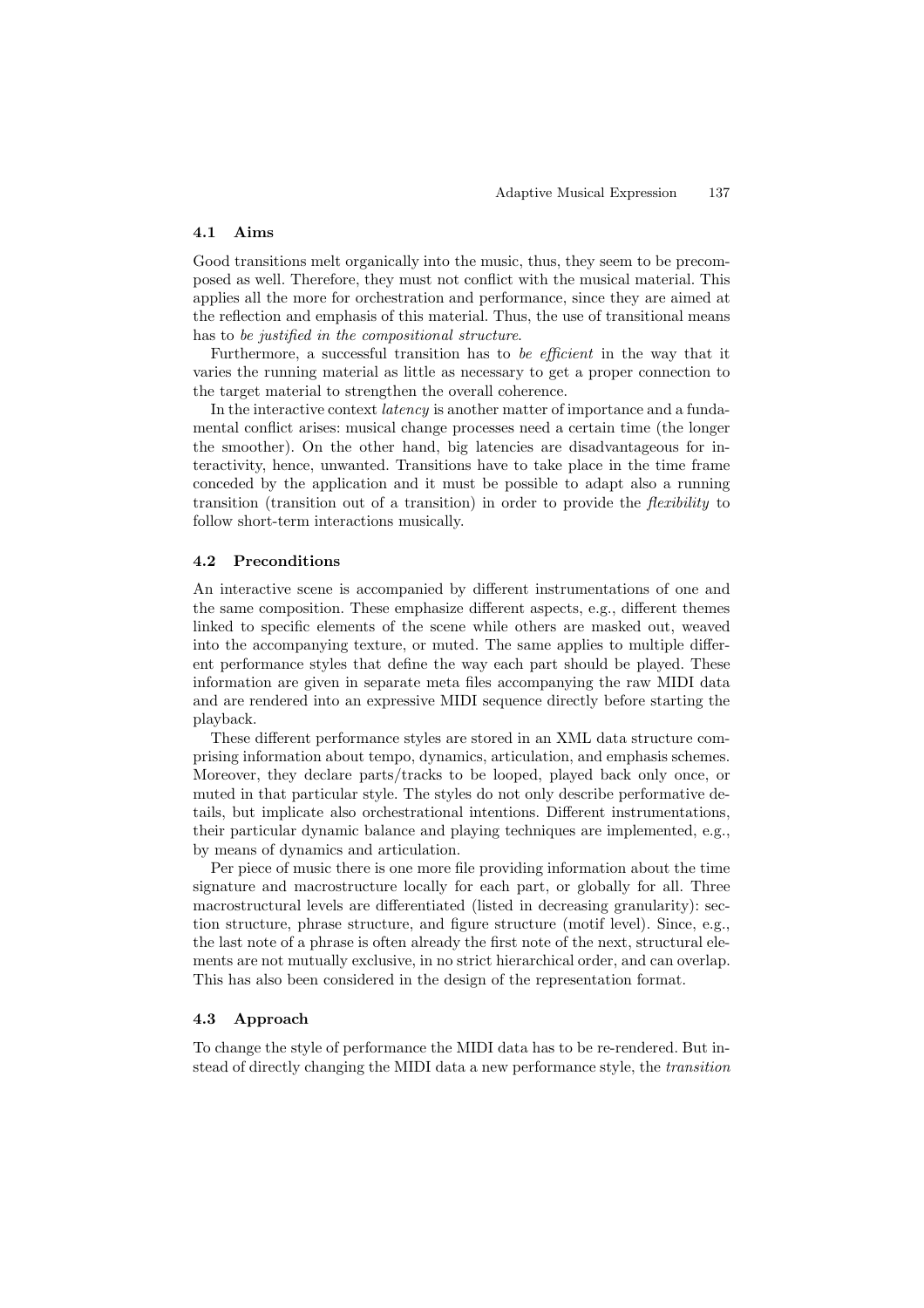style, is created that imports the elapsed beginning of the piece in the current style and the forthcoming rest of the piece in target style. The *transitional sec*tion itself with its certain timely extend is situated intermediate. On the basis of this new style the raw MIDI data can be re-rendered very fast during playback. Since the transition style is virtually an autonomous self-contained style it can be the starting point of further transitions, even out of the running one (see the postulate of flexibility in Section 4.1). At the end of the piece, when it is going to be looped, the raw MIDI data is rendered completely in the actual target style.

To create the transitional section a systematic approach is implemented. On the basis of musical meta-structure the best suitable start and end points of the transition are determined. [Acco](#page-5-0)rding to them the transition of dynamics and tempo is planned in detail. The following explanations will address these aspects. Merely articulation and emphasis scheme are switched directly at the end point, since any interpolations would produce pallid softened results, which is not desired. The switch, in contrast, is a further musically reasonable emphasis on the point where the target style is reached, mediating the impression of deliberate intention.

**Structure Planning.** Two different application-given latency specifications have to be held: the *begin latency* marks the maximum duration until the transition has to start and the *maximum transition duration* delimitates its timely extent.

Within these latencies the nearest structural borders and their suitability are determined. Structural beginnings are most interesting for new cues of muted parts and for the beginning and end of the transition of already playing parts. Phrase and section beginnings are preferred transition target points (strong ends). If none can be found within the latencies the beginning of the next figure is chosen. It still represents a new content-related beginning, even if not as strong as sections and phrases (weak end). Beginnings are suitable transition target points because from then on a new compositional material starts in the new style; the performative style change reflects compositional structure, thus, appears more appropriate and believable. Structural endings are only interesting to end running parts, since they literally come to an end at these points and should not begin something new.

Such structural borders can not always be found within the latency demands. In this case metrical attributes provide the basis of further planning: If no structure-related starting points can be found within the begin latency the transition begins immediately at the current playback position (weak start). If structural end points are out of range the last emphatic beat within the latency is chosen, which is usually the first beat in the last feasible bar (weak end). Thus, the transition is as long and smooth as possible and its end is placed at an accentuation still providing the feeling of target orientation.

This structural plan forms the basis when applying articulation and emphasis changes and planning the details to transition dynamics and tempo.

**Dynamics Transition.** Real music instruments usually cannot fade in from or out to zero; normally there is a clearly audible point when they start playing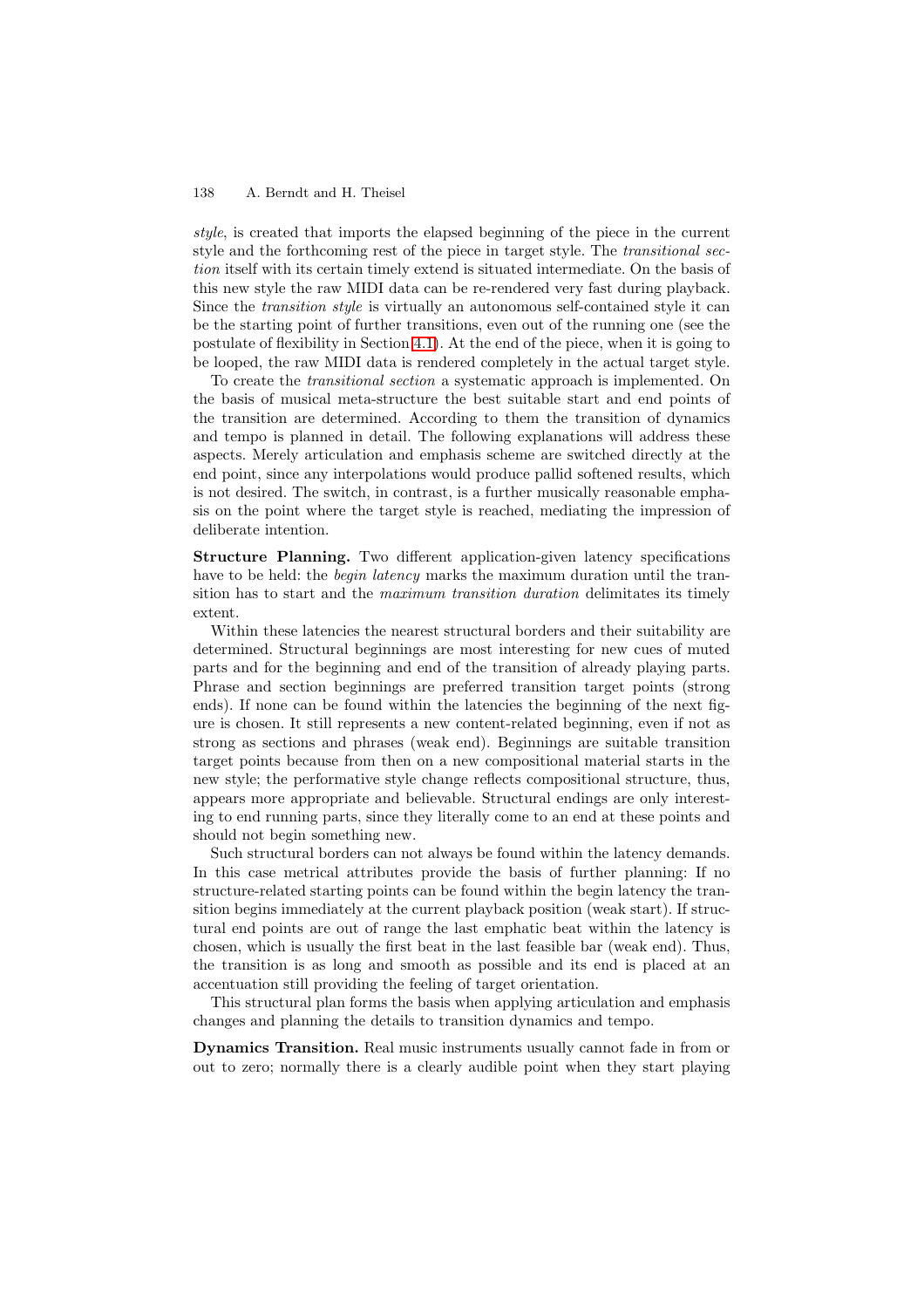or stop. New cues for muted parts and endings for running parts by fading, in contrast, produce a more mechanical unnatural impression and should be avoided as far as possible and reserved only as a makeshift in the case of weak borders (this rule does not apply to transitional (de-)crescendos of running parts that play on). If strong entry and exit points were found the parts start/stop directly. Those that stop do additionally lower their volume to  $\frac{4}{5}$  of the original level to dynamically trace the gesture of ending; even if this still results in a crescendo it is nonetheless a reserve in the context of the other parts and the musical flow.

For the transition of ongoing parts the dynamics instruction in the target style that is nearest to the structural transition end and inside the latency is chosen as target of the dynamics transition. Its predecessor in the current style marks the starting point. If no dynamics instruction can be found, start and end points are identical to their pendants from the structure plan. The transition between different dynamic levels is generally done with a smooth (de-)crescendo, unless the target instruction defines step dynamics. In this case two different target values are possible, the lower and the upper value of the step. Following the postulate of efficiency (as little change as necessary; see Section 4.1) the value that is nearest to the target value in the current style is chosen.

**Tempo Transition.** Different tempi are transitioned in the same way as dynamics. But while dynamics can be treated exclusively for each part, tempo must always be global for all parts to keep them synchronous. Theref[or,](#page-5-0) [t](#page-5-0)he earliest structural transition start and the latest end point over all parts (unification of the structure plans of each part) is taken as the basis of the tempo transition plan.

## **4.4 Results**

Since a music theoretical analysis provides a substantially more precise armamentarium to discuss the performative and orchestrational quality of transitions than a user study with musically more or less well trained participants we concentrate on a music theoretically shaped discussion in the following.

The approach outlined in this Section opens up a multitude of new possibilities to composers and orchestrators for scoring interactive media. Adaptive expressive performance and orchestration are mighty tools that can shed very different lights on a composition. Combined with the principles of *elastic scor*ing (a part can have different instrumentations, expansion and reduction of the number of parts, see [37,38]) and *building set music* or the baroque manner of rural composition (optional parts that can be left away, see [10,39]) it is even possible to, beyond timbral changes, flex the compositional form.

All the different versions of a piece of music can be prepared manually by a human artist or (se[mi-](#page-11-10)[\)au](#page-11-11)tomatically even during its performance, thus, high artistic quality can be provided. They can be transitioned wit[h m](#page-10-3)[uch](#page-11-12) better musical sensibility now. Transitions at strong structural borders (section and phrase borders) are relatively direct, since they fall together with the end and beginning of formally self-contained form elements. At weak positions these changes are done more carefully and unobtrusively.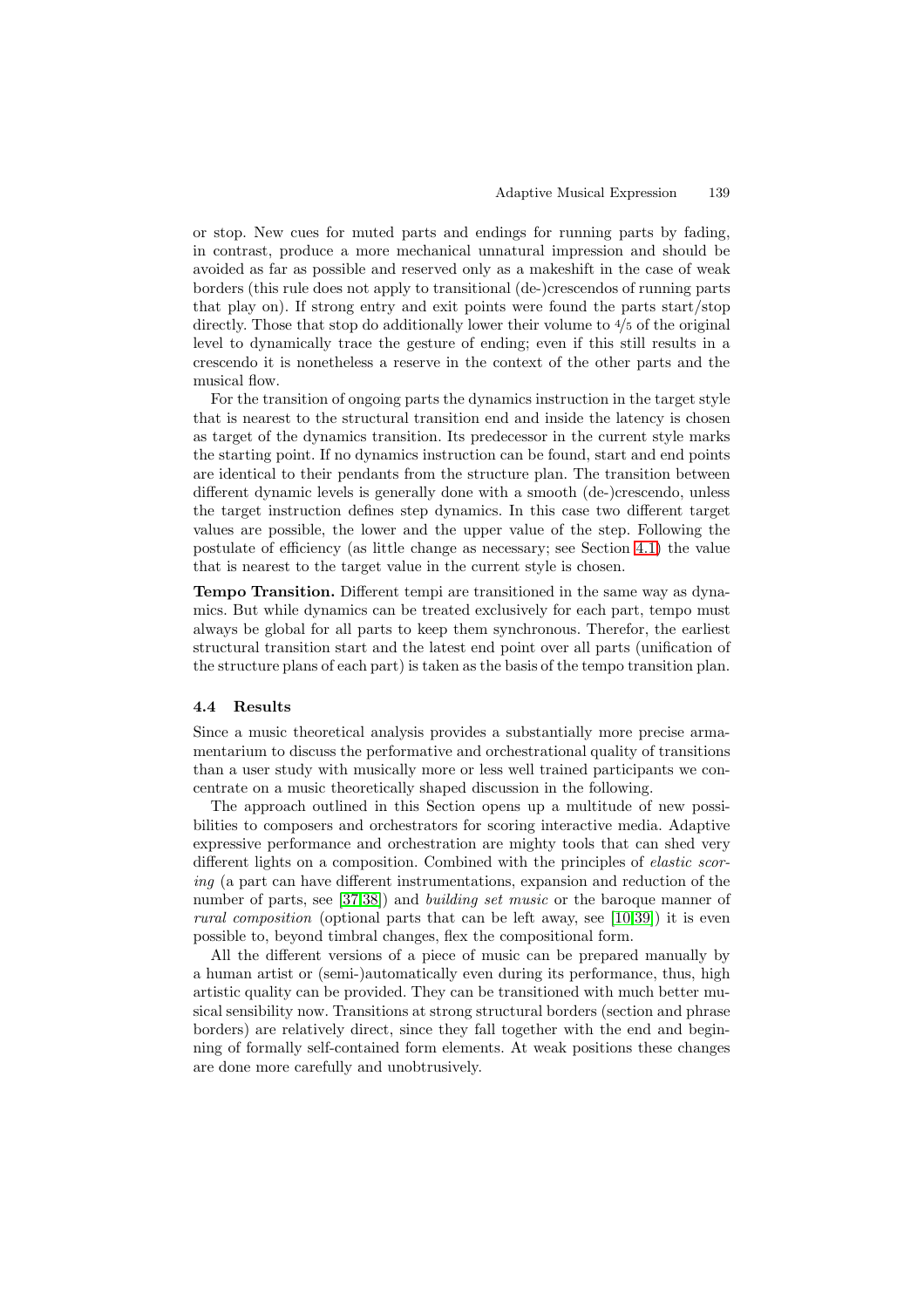The independent treatment of tempo and dynamics according to their own structure helps to give the transition a less constructive mechanical impression. It melts more organically with the structural transition plan that only gives a rough orientation. Thereby, e.g., the upbeat character of a figure (its structural borders are not identical with its gestural stress point) can be kept.

However, the current tempo and dynamics transition strategy is to adapt only the region between two instructions, i.e., one (de-)crescendo, ritardando, accelerando or constant area. This approach has its limits: adaptions of very fine granular tempo or dynamics maps produce quite sudden rapid changes that conflict especially with smooth transitions. This can be resolved by carefully interpolating or damping the values of all previous instructions within the transition borders toward the target value of the transition. Therefor, we suggest a potential interpolation to be able to parametrically steer the subtleness of divergence.

These considerations lead to a further question: Do tempo and dynamics transitions need a certain minimum length? In the case of stepwise changes the answer is no. But for continuous changes the overall frequency and amplitude of changes should be taken into consideration. Very different tempi and dynamics need more time to transition smoothly than small nuances.

In the outlined approach we left away the performative aspects of tuning and effects. Thus, following a few remarks on this: It is not suggested to interpolate two different tuning systems during the transition since this produces new and generally unintended tunings that could conflict with compositional intentions. It is recommended to switch them at the structural end of the transition where the target style is achieved, just like emphasis and articulation. Consequently, articulational effects should be handled in the same way, while technical and acoustic effects should be transitioned gradually to add or remove them smoothly to/from the performance.

Aside from dynamics, articulation is another mighty instrument to realize micro orchestration, i.e., subtle color variation details, and it can even be "misused" to mute individual notes in order to add or remove, e.g., passing notes or melody variations. Actually, this mute articulation provides an interface for nonlinear melodies, articulational effects, and in a harmonic context it can be used to switch between different modes: According to the current performance style a part can play the major or minor third of a triad.

Furthermore, a special performance style that mutes all parts, defines a slow tempo, and lowers the dynamic level can be "misused" in the way that a transition to this style is equal to ending the piece. In case of weak transition end borders it results in a fade-out, but at strong end borders the parts stop directly. Combined with the ritardando and decrescendo a believable finishing gesture is obtained. This works best when all parts have synchronous end points and the transition is not too short to give tempo and dynamics enough time.

In several test scenarios our transition technique has shown a strong stability over the density and completeness of structural meta data. Even in the complete absence of such information the results, although less structure-based, do still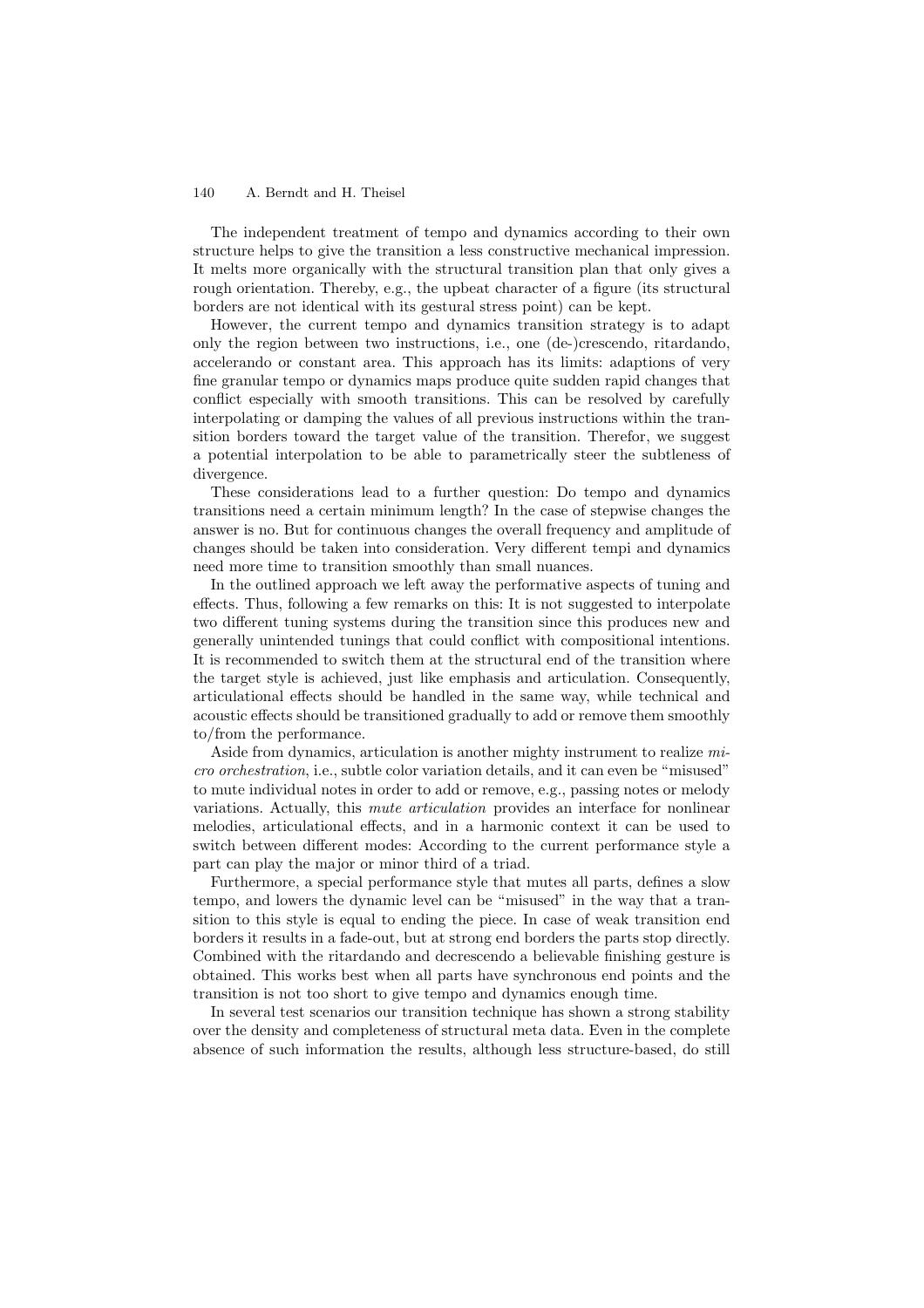bare a diffuse structure consistency because of the orientation on emphatic stress points and the slight independence of tempo and dynamics planning, which still reflect the compositional structure as described in Section 3.

Since the performative attributes and the way they are handled is largely style-independent, a good stability is also given over different musical styles. Problems may arise with contemporary musical forms. An extensive analysis of stylistic compatibility and the bandwidth of expression t[ha](#page-2-0)t is possible within one composition constitutes a direction of future investigations.

# **5 Conclusions**

<span id="page-9-2"></span>The potential of a nonlinear orchestration is largely unexplored, yet. One and the same piece of music can cover a wide range of expression by different orchestration and performance style renderings. We have elaborated and discussed an approach to transition them coherently to resolve the most prominent problem of inconsistency of style changes. Therefor, the structure of the piece of music and its consequential performance attributes played the fundamental role. Hence, the transitions do no longer conflict with the formal structure of the piece and incorporate into it.

By interaction-driven musical change processes a new structural layer emerges that is linked to the interactive context/narration. In the same way as music constitutes the inner structure of films, which is much harder to mediate by visual means, it enriches the interactive medium, helps for a better understanding of narrative coherencies, and mediates nonvisual and nonverbal annotations and connotations. By coherent transition techniques these emanate organically from the musical flow and are more successful because of their stronger believability.

Future work has to musicologically investigate the compositional possibilities opened up by the presented approach. Music/performance production tools for users without XML-programming knowledge (musicians are nonprogrammers in general) are needed. Furthermore, the focus will be on the exploration and development of further approaches to open musical form structures for nonlinearity.

# **References**

- 1. Wingstedt, J.: Narrative functions of film music in a relational perspective. In: ISME Proceedings—Sound Worlds to Discover, Spain, International Society for Music Education (2004)
- <span id="page-9-0"></span>2. Berndt, A., Hartmann, K.: The Functions of Music in Interactive Media. In: Interactive Storytelling 2008, Erfurt, Germany. Springer, Heidelberg (2008)
- 3. Adorno, T., Eisler, H.: Composing for the Films. Oxford University Press, New York (1947)
- <span id="page-9-1"></span>4. Lissa, Z.: Asthetik der Filmmusik. Henschel, Leipzig (1965) ¨
- 5. Karlin, F., Wright, R.: On the Track; A Guide to Contemporary Film Scoring, 2nd edn. Taylor & Francis, New York (2004)
- <span id="page-9-3"></span>6. Kirnberger, J.P.: Der allezeit fertige Polonaisen und Menuetten Komponist (1757) trans.: The Ever Ready Composer of Polonaises and Minuets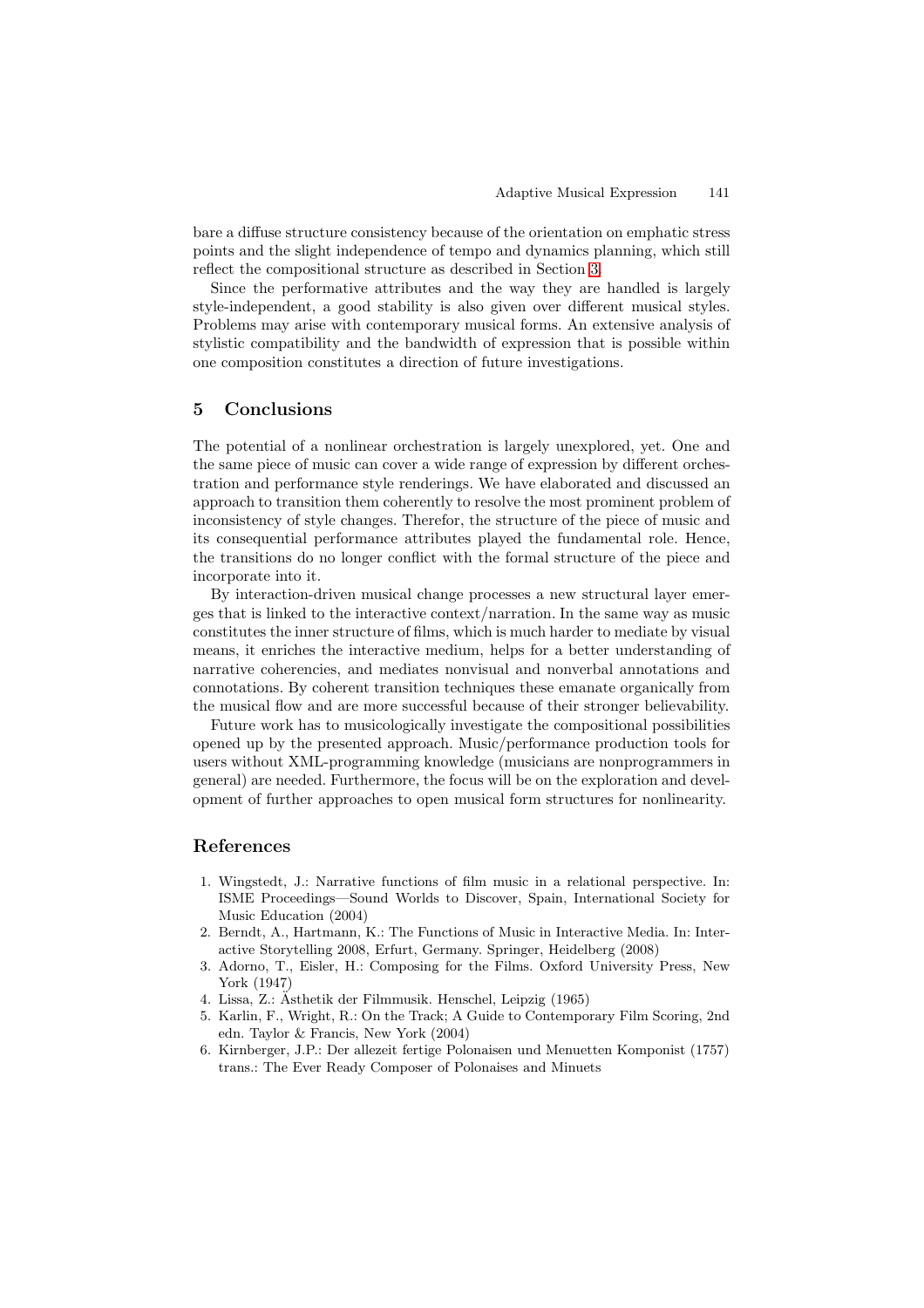- 142 A. Berndt and H. Theisel
- 7. Mozart, W.A.: Musikalisches W´urfelspiel: Anleitung so viel Walzer oder Schleifer mit zwei Wúrfeln zu componieren ohne musikalisch zu seyn noch von der Composition etwas zu verstehen. Köchel Catalog of Mozart's Work KV1 Appendix 294d or KV6 516f (1787)
- 8. Joplin, S.: Melody Dicer. Carousel Publications, Sparrowbush (1974)
- <span id="page-10-0"></span>9. Ratai, J.: Der Jazzwürfel—Ein harmonisches Würfelspiel. Fraunhofer Institut Medienkommunikation (2005), http://netzspannung.org/learning/meimus/jazz/
- <span id="page-10-2"></span><span id="page-10-1"></span>10. Berndt, A., Hartmann, K., Röber, N., Masuch, M.: Composition and Arrangement Techniques for Music in Interactive Immersive Environments. In: Audio Mostly 2006: A Conf. on Sound in Games, Piteå, Sweden, Interactive Institute, Sonic Studio Piteå, pp. 53–59 (October 2006)
- <span id="page-10-3"></span>11. Wingstedt, J.: REMUPP—[a](http://netzspannung.org/learning/meimus/jazz/) [tool](http://netzspannung.org/learning/meimus/jazz/) [for](http://netzspannung.org/learning/meimus/jazz/) [investigating](http://netzspannung.org/learning/meimus/jazz/) [musical](http://netzspannung.org/learning/meimus/jazz/) [narrative](http://netzspannung.org/learning/meimus/jazz/) [functions.](http://netzspannung.org/learning/meimus/jazz/) [In](http://netzspannung.org/learning/meimus/jazz/): Audio Mostly 2006: A Conf. on Sound in Games, Piteå, Sweden, Interactive Institute, Sonic Studio Piteå, pp. 42–47 (October 2006)
- <span id="page-10-4"></span>12. Chapel, R.H.: Realtime Algorithmic Music Systems From Fractals and Chaotic Functions: Towards an Active Musical Instrument. PhD thesis, University Pompeu Fabra, Department of Technology, Barcelona, Spain (September 2003)
- <span id="page-10-5"></span>13. Casella, P., Paiva, A.: MAgentA: An Architecture for Real Time Automatic Composition of Background Music. In: de Antonio, A., Aylett, R.S., Ballin, D. (eds.) IVA 2001. LNCS (LNAI), vol. 2190, pp. 224–232. Springer, Heidelberg (2001)
- <span id="page-10-6"></span>14. Casella, P., Paiva, A.: Mediating Action and Music with Augmented Grammars. In: 4th International Workshop on Intelligent Agents, pp. 207–211 (2003)
- 15. Hörnel, D.: Lernen musikalischer Strukturen und Stile mit neuronalen Netzen. Shaker Verlag, Aachen (2000)
- <span id="page-10-8"></span><span id="page-10-7"></span>16. Ebcioglu, K.: An Expert System for Harmonizing Chorales in the Style of J. S. Bach. In: Balaban, M., Ebcioglu, K., Laske, O. (eds.) Understanding Music with AI: Perspectives on Music Cognition, pp. 294–334. AAAI / MIT Press, Cambridge (1992)
- <span id="page-10-9"></span>17. Schottstaedt, W.: Automatic Counterpoint. In: Mathews, M., Pierce, J. (eds.) Current Directions in Computer Music Research. MIT Press, Cambridge (1989) (System Developement Foundation Benchmark)
- <span id="page-10-10"></span>18. Löthe, M.: Ein wissensbasiertes Verfahren zur Komposition von frühklassischen Menuetten. PhD thesis, University of Stuttgart, Intelligent System Group, Stuttgart, Germany (2003)
- <span id="page-10-11"></span>19. Pachet, F., Roy, P.: Musical Harmonization with Constraints: A Survey. Constraints Journal (2001)
- 20. Pachet, F.: The Continuator: Musical Interaction with Style. Journal of New Music Research 32(3), 333–341 (2003)
- <span id="page-10-12"></span>21. Biles, J.A.: GenJam: Evolutionary Composition Gets a Gig. In: Proceedings of the 2002 Conference for Information Technology Curriculum, Rochester New York, USA (September 2002)
- <span id="page-10-14"></span><span id="page-10-13"></span>22. Mathews, M.V., Moore, F.R.: GROOVE—A Program to Compose, Store, and Edit Functions of Time. Communications of the ACM 13(2), 715–721 (1970)
- <span id="page-10-15"></span>23. Gartland-Jones, A.: MusicBlox: A Real-Time Algorithm Composition System Incorporating a Distributed Interactive Genetic Algorithm. In: Raidl, G. (ed.) Proceedings of EvoWorkshops/EuroGP2003, 6th European Conference in Genetic Programming, Berlin, Germany, pp. 490–501. Springer, Heidelberg (2003)
- <span id="page-10-17"></span><span id="page-10-16"></span>24. Wooller, R.W., Brown, A.R.: Investigating morphing algorithms for generative music. In: Third Iteration: Third International Conference on Generative Systems in the Electronic Arts, Melbourne, Australia (December 2005)